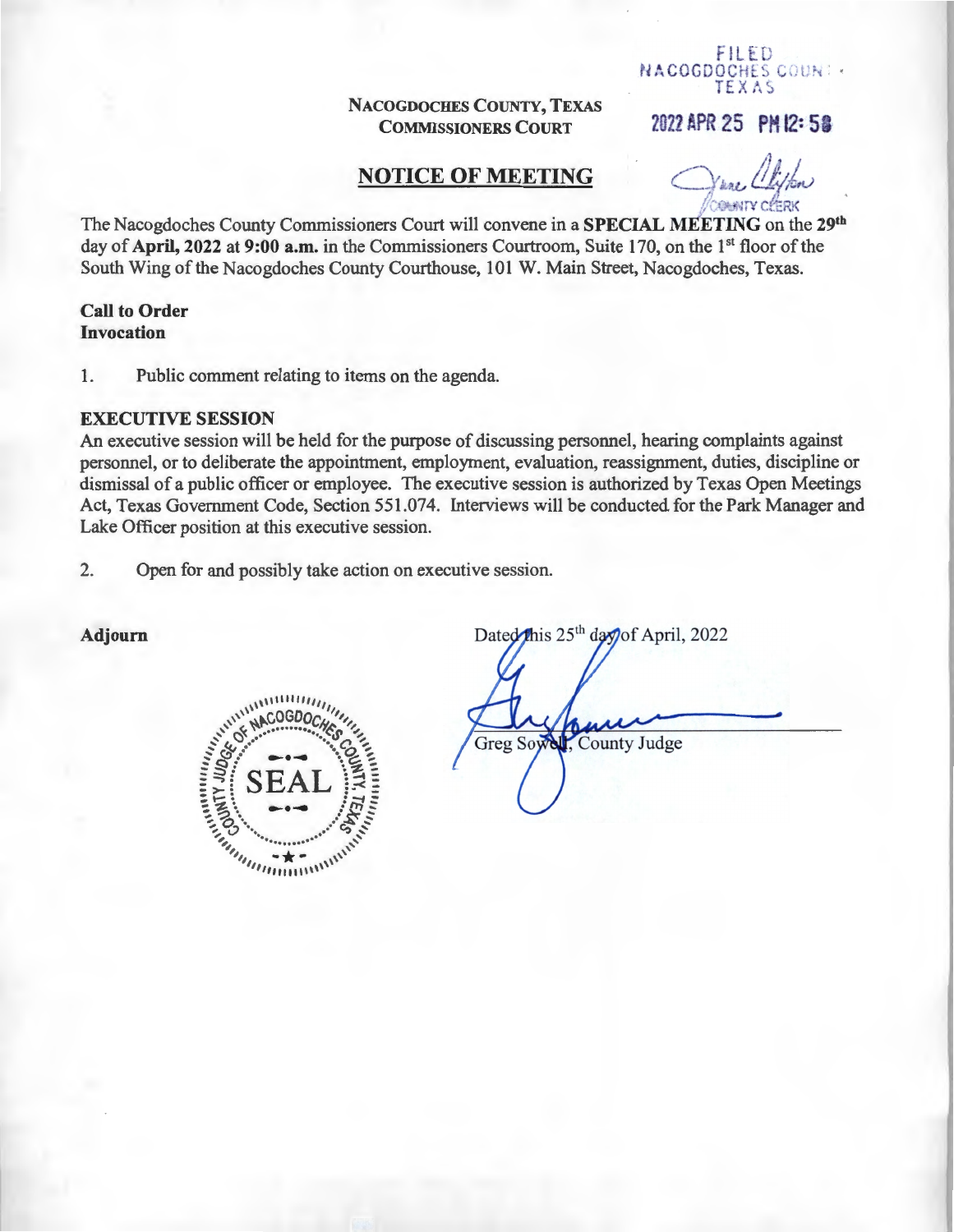# PAGE 1 OF 2

### APRIL 29, 2022

The Nacogdoches County Commissioners Court met in a SPECIAL MEETING on the 19th day of April, 2022 at 9:00 a.m. in the Commissioners Courtroom, Suite 170, on the 1<sup>st</sup> floor of the South Wing of the Nacogdoches County Courthouse, 101 W. Main Street, Nacogdoches, Texas.

MEMBERS PRESENT: Greg Sowell, County Judge Jerry Don Williamson, Commissioner Pet. I Sandy McCorvey, Commissioner Pet. 2 Robin Dawley, Commissioner Pet. 3 Mark Harkness, Commissioner Pet. 4

MEMBERS ABSENT: None

••••••••••••••••••••••••••••••••••••••••••••••••••••••••••••••••••••••••••••••••••••••••

Meeting was called to order by Judge Greg Sowell at 9:00 a.m. and the following actions were taken:

Invocation was led by Commissioner Sandy McCorvey.

I. Public comment relating to items on the agenda. There were none.

#### EXECUTIVE SESSION

An executive session will be held for the purpose of discussing personnel, hearing complaints against personnel, or to deliberate the appointment, employment, evaluation, reassignment, duties, discipline or dismissal of a public officer or employee. The executive session is authorized by Texas Open Meetings Act, Texas Government Code, Section 551.07I. Interviews will be conducted for the Park Manager and Lake Officer position at this executive session.

REGULAR SESSION RECESSED AT 9:02 A.M.

EXECUTIVE SESSION CONVENED AT 9:02 A.M.

EXECUTIVE SESSION RECESSED AT 9:33A.M.

EXECUTIVE SESSION RECONVENED AT 10:00 A.M.

EXECUTIVE SESSION RECESSED AT 10:45 A.M.

EXECUTIVE SESSION RECONVENED AT 1:00 P.M.

EXECUTIVE SESSION ADJOURNED AT 1:48 P.M.

REGULAR SESSION RECONVENED AT 1:48 P.M.